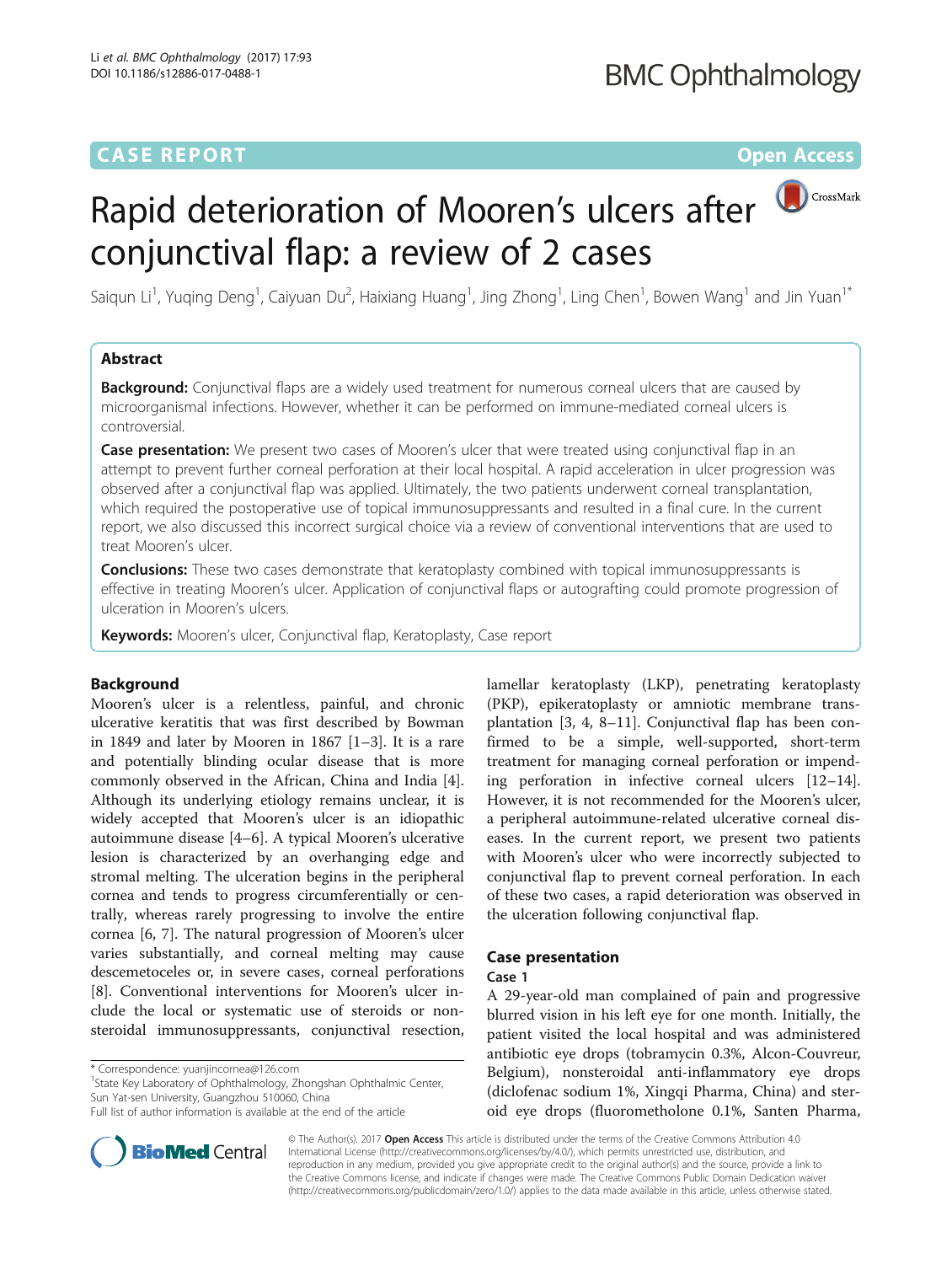<span id="page-1-0"></span>China) without obvious relief. He denied any history of ocular trauma, ocular surgery, diabetes, parasitic infections, rheumatoid arthritis and other associated diseases. His uncorrected visual acuity was 20/20 in the right eye and 20/40 in the left eye. A slit-lamp examination of his left eye revealed a peripheral corneal ulcer from 6:00 o'clock to 11:00 o'clock that had a grey, steep, overhanging leading edge that reached the central optical zone of the cornea (Fig. 1a). The conjunctiva adjacent to the corneal ulcer was severely congested, with new superficial big to small-sized blood vessels extending into the corneal ulcer area from the limbus. Within the ulcer, the thinnest area was less than 20% of the normal corneal thickness. An examination of the anterior segment of his right eye showed that it was normal. A systematic examination and laboratory tests were performed to rule out infectious keratitis, rheumatoid arthritis and other immune-associated diseases. Based on the clinical characteristics and medical history of the patients, a Mooren's ulcer was diagnosed. To prevent further corneal perforation, lamellar keratoplasty (LKP) was conducted in his local hospital. A "D" shaped lamellar graft was designed to correspond to the shape of the ulcer (Fig. 1b). A topical antibiotic and steroid (tobramycin 0.3%/dexamethasone 0.1%, Alcon-Couvreur, Belgium) were administrated postoperatively. One month later,



examination revealed a peripheral corneal ulcer that ranged from 6:00 o'clock to 11:00 o'clock and presented a grey, steep, overhanging leading edge. **b** The patient underwent "D" shaped lamellar keratoplasty. c, d Ulceration rapidly progressed circumferentially and centrally after conjunctival flap was performed. e The patient eventually underwent a full lamellar keratoplasty

the Mooren's ulcer had slightly recurred at the graft, and following treatment, a conjunctival flap was introduced in the patient by his local ophthalmologist. About several days after the performance of conjunctival flap, the ulceration rapidly progressed circumferentially and centrally, with a small island containing a transparent area eventually left in the temporal cornea (Fig. 1c, d). The patient ultimately underwent a full LKP in our hospital (Zhongshan Ophthalmic Center, ZOC) (Fig. 2e). Postoperatively, tobramycin 0.3%/dexamethasone 0.1% eye drops and ointment (Alcon-Couvreur, Belgium), Tacrolimus 0.05% eye drops (prepared by ZOC) and sodium hyaluronate 0.3% eye drops (Alcon-Couvreur, Belgium) were administered. There was no recurrence for one year following the second keratoplasty.

### Case 2

A 21-year-old female presented to the local hospital with 5 days of pain, photophobia and tearing in her left eye. A slit-lamp examination using fluorescence staining revealed a grey-white infiltration in the periphery of the cornea from 4:00 o'clock to 7:00 o'clock. The conjunctiva and episclera adjacent to the involved area were severely congested, and a fascicle of new blood vessels extended to the corneal infiltration. Her right eye was normal. She



Fig. 2 The progression of Mooren's ulcer in case 2. a A slit-lamp examination revealed a peripheral ulcer with a typical steep and overhanging leading edge. **b** Corneal perforation subsequently occurred in the ulcerative lesion. c The patient underwent conjunctival flap to prevent the progress of the corneal lesion. **d**, **e** Ulceration rapidly progressed circumferentially and centrally after conjunctival flap was performed. f The patient eventually underwent a full penetrating keratoplasty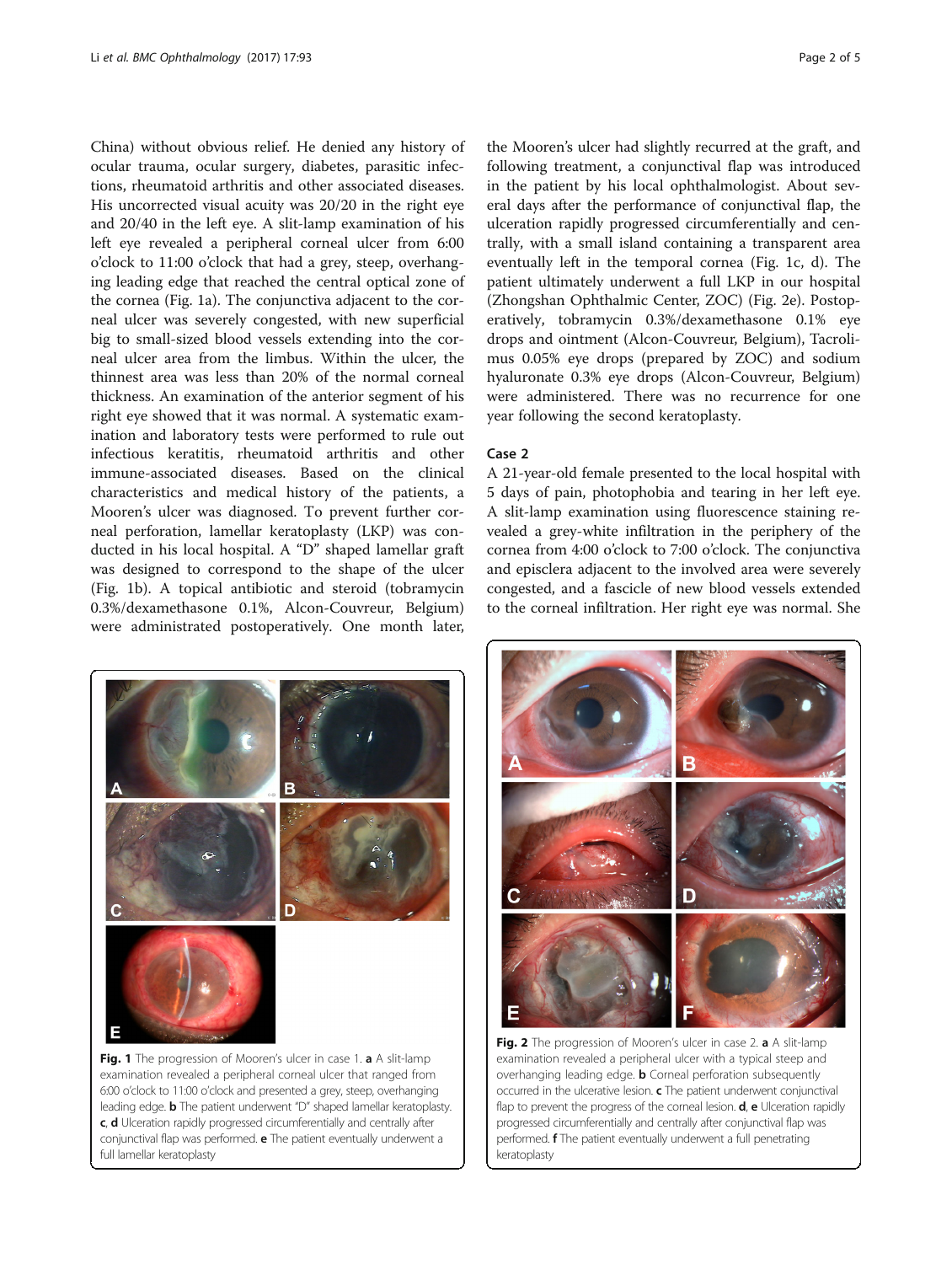was diagnosed with viral keratitis and treated with levofloxacin 0.5% eye drops (Santen Pharma, China) and α2b interferon eye drops (Anhui Anke Biotech, China). One month later, she reported no obvious relief and her local ophthalmologist corrected the original diagnosis to fascicular keratitis. She was then administrated tobramycin 0.3%/dexamethasone 0.1% eye drops and ointment (Alcon-Couvreur, Belgium) and sodium hyaluronate 0.3% (Alcon-Couvreur, Belgium), and she subsequently reported occasional relief. At eight months from the onset of her condition, the corneal lesion slowly progressed and she eventually developed a large corneal ulcer with a steep and overhanging leading edge (Fig. [2a\)](#page-1-0). After diabetes, parasitic infections, rheumatoid arthritis and other associated systematic diseases were ruled out, a diagnosis of Mooren's ulcer was made. The cornea within the ulcerated area continued to slowly thin, and a perforation occurred during her hospital stay (Fig. [2b](#page-1-0)). To avoid a progressive corneal lesion, conjunctival flap was performed in her local hospital (Fig. [2c\)](#page-1-0). However, the ulceration rapidly expanded to encompass the entire cornea, and severe vessel engorgement was postoperatively observed in the conjunctival graft (Fig. [2d, e\)](#page-1-0). The patient eventually received a full penetrating keratoplasty (PKP) in our hospital (Zhongshan Ophthalmic Center, ZOC) (Fig. [2f](#page-1-0)) and was postoperatively administered tobramycin 0.3%/dexamethasone 0.1% eye drops and ointment (Alcon-Couvreur, Belgium), Tacrolimus 0.1% (Senju Pharma, Japan) and sodium hyaluronate 0.3% (Alcon-Couvreur, Belgium). There was no recurrence for four months after keratoplasty.

### Discussion and conclusions

Mooren's ulcer is an idiopathic, progressive, and painful peripheral ulcerative keratitis that occurs in the absence of any other associated systematic diseases [[6\]](#page-4-0). To our knowledge, the etiology of Mooren's ulcer remains

unclear, but there is a general consensus that it may have an immunological basis [\[4](#page-4-0)–[6](#page-4-0), [15](#page-4-0)–[17\]](#page-4-0).

Most experts advocate "the stepladder approach" for managing Mooren's ulcer [[4, 6](#page-4-0), [18](#page-4-0)]. Representative studies in the literature that describe interventions for Mooren's ulcer are listed in Table 1 [[3, 8](#page-4-0), [11, 19](#page-4-0)–[27](#page-4-0)]. Conventional therapies involve the topical or Systematic application of steroids (such as dexamethasone and prednisolone) and immunosuppressive reagents (such as cyclosporin A and tacrolimus (FK506)) [[8, 19](#page-4-0), [28, 29](#page-4-0)], and surgical treatments (such as conjunctival resection, freezing or thermocoagulating) [\[4, 6, 11\]](#page-4-0). Occasionally, Mooren's ulcers respond poorly to the conventional therapies that have been described here, and these patients may be at risk of corneal perforation [\[8](#page-4-0)]. In these cases, LKP or PKP should be introduced [[8, 23, 24](#page-4-0)]. However, currently, the lack of donated corneas remains a major issue all over the world, especially in some Asian and African counties [\[30](#page-4-0)–[32\]](#page-4-0). In case of numerous other corneal diseases, including corneal perforation, infectious keratitis and resistant corneal ulcers, the conjunctival flap can been used as an alternate procedure. Conjunctival flaps are helpful for maintaining ocular integrity, reducing corneal pain, reducing inflammatory processes, arresting corneal ulceration and preventing secondary infection [[12, 33](#page-4-0)]. However, can the conjunctival flap procedure be applied in patients with Mooren's ulcers?

A search of databases revealed that a few studies and textbooks mentioned conjunctival flap being used to treat Mooren's ulcers [\[4](#page-4-0)–[6, 21](#page-4-0), [34\]](#page-4-0). However, probably because it was performed very rarely and chosen only in some extenuating circumstances, we were not able to retrieve the rate of successful treatment. In our study, we describe two cases of Mooren's ulcer in which conjunctive flap (excised form the same diseased eye) was performed for management of corneal perforation since donor corneas were not available at the time. However,

Table 1 Representative studies describing interventions for Mooren's ulcers

| References                      | Type                    | Interventions                                               | Effective                  |
|---------------------------------|-------------------------|-------------------------------------------------------------|----------------------------|
| Lal (2015) [11]                 | Case series             | Conjunctival resection + systemic immunosuppression         | V                          |
| Chen et al. (2000) [8]          | Case series             | Topic cyclosporin A + LKP                                   | V                          |
| Liu et al. (2015) [23]          | Case series             | Modified LKP $+$ immunosuppressive therapy                  | V                          |
| Xie et al. (2006) [24]          | Case series             | Topic tacrolimus alone or $+$ KP                            |                            |
| Ngan et al. (2011) [25]         | Case series             | AMT                                                         |                            |
| Schallenberg et al. (2013) [27] | Case series             | AMT alone or $+$ conjunctival excision                      | $\times$                   |
| Alhassan et al. (2014) [4]      | Systematic review       | Conjunctival flap                                           | N/A                        |
| Brightbill et al. (2008) [21]   | Textbook                | Conjunctival flap                                           | N/A                        |
| Chen et al. (2004) [22]         | Case report (One case)  | Conjunctival flap + AMT (excised from opposite healthy eye) | Caused replasing           |
| Our observation                 | Case report (Two cases) | Conjunctival flap (excised from the same diseased eye)      | Caused rapid deterioration |

LKP lamellar keratoplasty, KP keratoplasty, AMT amniotic membrane transplantation, N/A not applicable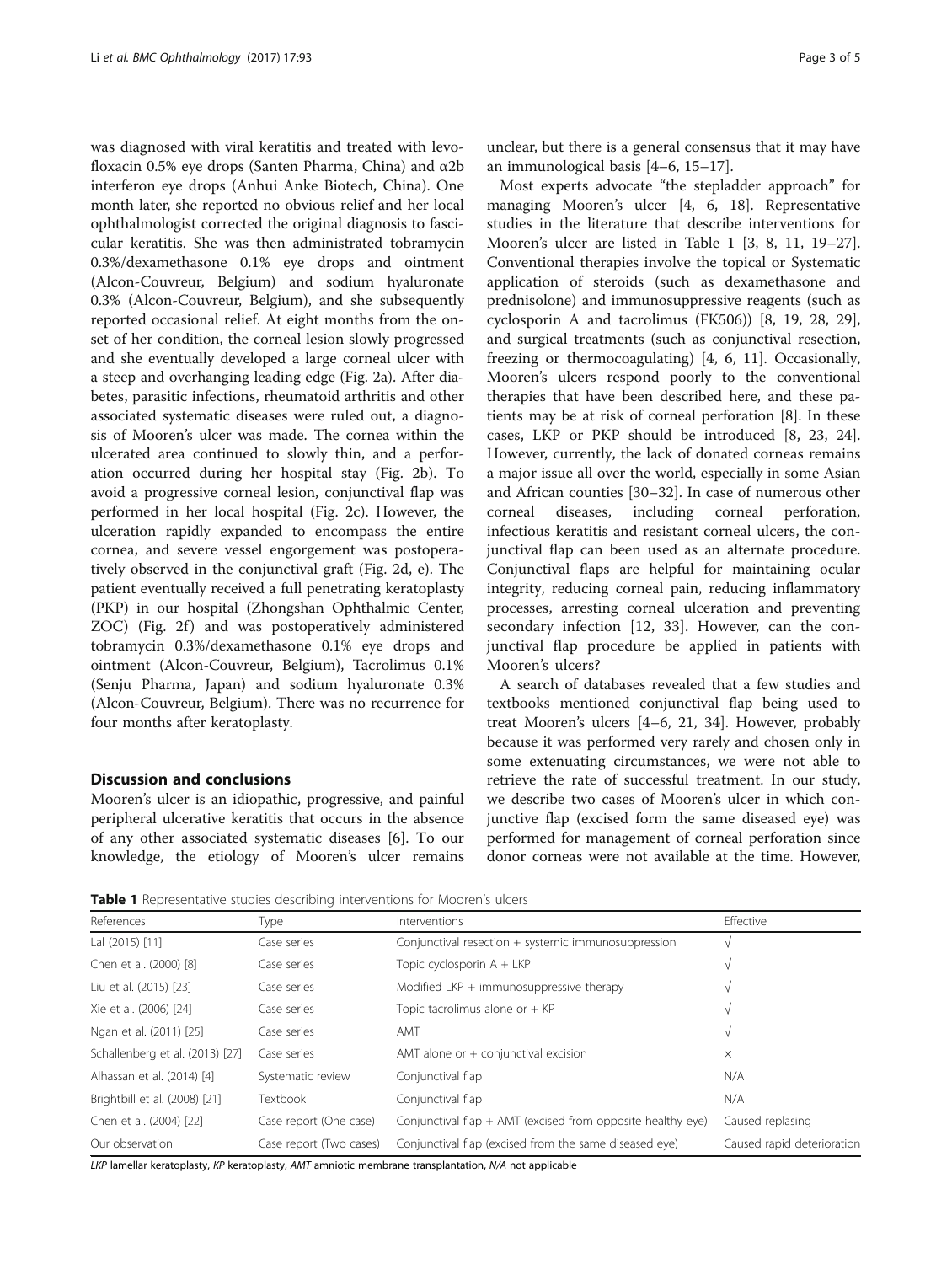conjunctive flap appeared to cause a rapid ulceration deterioration and a subsequent expansion to the entire cornea. Our report lends further supportive to the findings of Chen [[22\]](#page-4-0). Chen and associates previously observed a Mooren's ulcer that relapsed in one patient after amniotic membrane grafting was combined with conjunctival flap (excised from the opposite healthy eye).

There is evidence suggesting that Mooren's ulcer is an autoimmune disease that is probably directed against a specific antigen in the corneal stroma and triggered by specific risk factors, including a history of ocular surgery or trauma and exposure to viral or parasitic infections [[4](#page-4-0)–[6, 15](#page-4-0)–[17](#page-4-0)]. Both cell-mediated and humoral immune components were shown to be directly involved in the pathogenesis of Mooren's ulcer [[5, 6](#page-4-0)]. First, immunological aberrations in Mooren's ulcers appear to involve a subpopulation of T lymphocytes that are known as suppressor T cells  $(T_S \text{ cells})$  [[5\]](#page-4-0). Second, studies have also found circulating IgG antibodies in the cornea and conjunctiva of patients with Mooren's ulcers [\[35](#page-4-0)]. Finally, high levels of serum IgA/IgM and circulating immune complexes have also been detected in patients with Mooren's ulcers [[5, 17](#page-4-0)].

These alterations in systemic immunity cause a local immune response. The conjunctiva is a blood vesselenriched tissue. A histopathological study of Mooren's ulcers revealed that the conjunctival tissues adjacent to the ulcerative cornea housed a large amount of immune effect cells and circulating corneal-associated autoantibodies [[6, 26](#page-4-0)]. The triggering of local autoimmune processes further induced the conjunctiva to produce cornea-destroying enzymes, including collagenase and proteolytic enzymes [\[15](#page-4-0)]. Therefore, the conjunctiva serves as a nest for immune mediators and proteases during the pathogenesis of Mooren's ulcers, which may explain why Mooren's ulcers always begin in the peripheral cornea. This may also explain why Mooren's ulcer can be successfully treated using conjunctival resection, freezing and thermocoagulation: because these therapies move activated inflammatory components and proteases away from the cornea, which consequently arrests the progression of the ulceration. However, conjunctival flap, especially when the flap is excised from the same diseased eye, as was performed in the cases described in this study, are in direct opposition to conjunctival resection. Bring the conjunctiva to cover the ulcer will lead to inflammatory mediators and proteases increasing, resulting in ulcer deterioration and progression.

In the two case studies reported here, both patients ultimately underwent keratoplasty and obtained a final cure. Currently, LKP has become the dominant surgical treatment of choice for Mooren's ulcer [[8, 36\]](#page-4-0). However, in cases such as the second patient in our report in whom corneal perforation has occurred, PKP should be

performed instead. Because immunological memory is a hallmark of immune system functions, keratoplasty should be combined with the concurrent administration of topical or systemic immunosuppression to avoid recurrence and graft failure, even when the active disease has been arrested [\[4, 6\]](#page-4-0). The reported final healing rate in Mooren's ulcers that were treated using LKP plus topical immunosuppressive reagents (including 1% cyclosporin A and 0.05%/0.1% Tacrolimus) varied from 89.0% to 100% [\[8](#page-4-0), [29](#page-4-0)].

In light of our findings, keratoplasty combined with immunosuppression is effective in arresting Mooren's ulcer and prevent its recurrence. Conversely, conjunctival flap could activate autoimmune process and result the deterioration and progression of ulceration, especially when inflammation has not been controlled. However, it remains unclear whether conjunctival flap could be recommended to treat corneal perforation due to other immune-mediated corneal melting diseases, such as rheumatoid arthritis-associated corneal ulcers and Wegener's granulomatosis [\[37](#page-4-0)].

#### Abbreviations

AMT: Amniotic membrane transplantation; LKP: Lamellar keratoplasty; PKP: Penetrating keratoplasty

#### Acknowledgements

We are grateful to all the stuff involved in the care of the patients included in this case report.

#### Ethics approval and consent to participate

The case reports included in the manuscript did not require an approval from the ethics committee of Zhongshan Ophthalmic Center, Sun Yat-Sen University.

#### Funding

No funding was received by any of the authors in the manuscript

#### Availability of data and materials

All the data supporting our findings are included within the manuscript.

#### Authors' contributions

JY performed critical manuscript reading and took full responsibility for accuracy of data. SL contributed to drafting of manuscript. SL, YD, CD, HH, JZ, LC and BW contributed to data collection and critical manuscript reading. All authors read and approved the final manuscript.

#### Competing interests

The authors declare no competing financial interests.

#### Consent for publication

Informed consents for publication were obtained from the two patients presented in this manuscript. The copies of informed consents are ready for review.

#### Author details

<sup>1</sup>State Key Laboratory of Ophthalmology, Zhongshan Ophthalmic Center, Sun Yat-sen University, Guangzhou 510060, China. <sup>2</sup>Allad Eye Hospital Zhanjiang 524043, China.